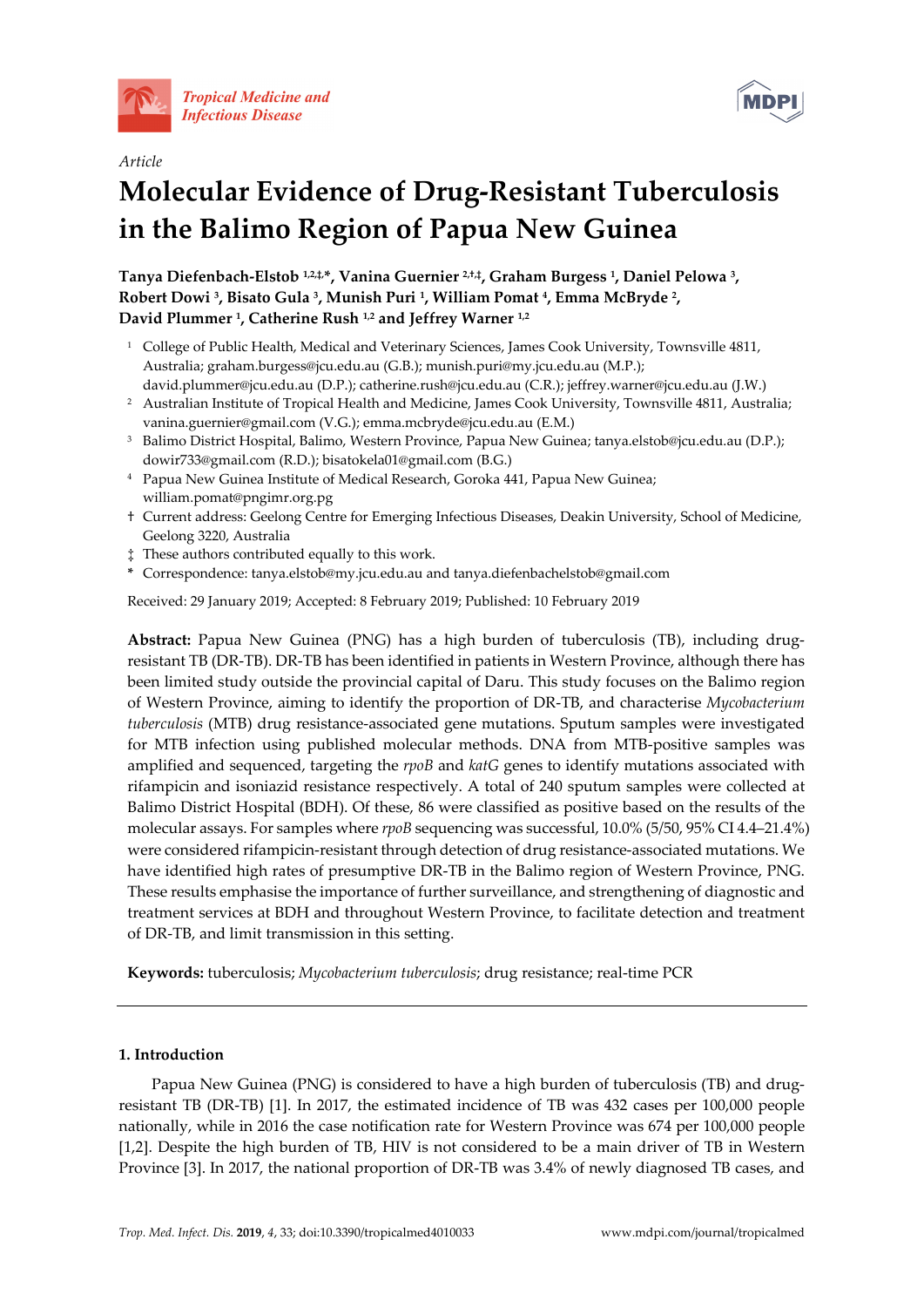26% of previously treated cases, with this proportion including both rifampicin (RIF)-resistant TB (RR-TB) and multidrug-resistant TB (MDR-TB) (resistance to both RIF and isoniazid (INH)) [1].

Studies undertaken in PNG have identified MDR-TB at sites in Eastern Highlands, Gulf, Madang, Milne Bay, Morobe, and Western provinces, and the National Capital District [4–8]. At Daru Hospital in the provincial capital of Western Province, MDR-TB has been reported in 34.2% of new and previously treated cases, and extensively drug-resistant TB (MDR-TB with additional fluoroquinolone and second-line injectable antibiotic resistance) has also been described [3,4,9–13]. Other studies have found MDR-TB in 25% of Western Province-based TB patients presenting at Australian health clinics in the Torres Strait [14,15]. However, no previous research has investigated DR-TB in the Middle Fly District of Western Province, and the geographic origin of DR-TB patient samples referred to Daru Hospital (the referral hospital for DR-TB in the province) has not been reported.

Phenotypic drug susceptibility testing (DST) of *Mycobacterium tuberculosis* (MTB) bacilli isolated and cultured from patient clinical samples serves as a reference standard for the diagnosis of DR-TB [16]. However, culture-independent molecular methods have advantages over DST due to rapid turnaround time, and the ability to be used outside high-containment laboratories.

The molecular basis of RIF resistance has been well-characterised, with 96% of this resistance associated with mutations in an 81-base-pair (bp) hypervariable RIF-resistance determining region (RRDR) in the *rpoB* gene [17,18]. In addition, resistance to INH has been associated with mutations in the *katG* and *inhA* genes [17,19]. Because a large proportion of RIF-resistant strains have concomitant INH resistance, molecular detection of RIF resistance is often used as an early indicator of MDR-TB before phenotypic susceptibilities are available, or in countries where DST is not routinely available [20]. However, the pattern and frequency of mutations in the *rpoB* and *katG* genes in MTB clinical isolates have significant geographic variability [21,22]. As a result, techniques that focus only on *rpoB,*  such as the World Health Organization (WHO)-recommended Xpert MTB/RIF (Cepheid, USA), may overestimate MDR-TB, especially if the local prevalence of RR-TB is unknown. Therefore, an approach that can identify both *rpoB* and *katG* mutations is more likely to differentiate RR-TB, MDR-TB, and strains in which MDR-TB is likely to develop (pre-MDR-TB) [23].

The Balimo region in the Middle Fly District of Western Province is known to have a high burden of TB [24], with limited diagnostic facilities and smear microscopy being the only laboratory-based method of TB diagnosis available at Balimo District Hospital (BDH). Given the TB epidemic in Western Province, combined with limited data from areas outside the provincial capital, the aim of this study was to characterise the extent and type of molecular DR-TB in the remote Balimo region. As a preliminary study into DR-TB in this region, where techniques such as the Xpert MTB/RIF are not available, we used a pragmatic approach focused on the characterisation of RIF and INH resistance, based on mutations in the *rpoB* and *katG* genes. We characterised molecular evidence of resistance using DNA extracted directly from sputum samples collected at BDH. This study furthers understanding of the burden of DR-TB in Western Province.

#### **2. Study Population and Methods**

#### *2.1. Study Setting*

Balimo is a town of approximately 4400 people and is the urban centre of the Gogodala Rural local level government area in the Middle Fly District of Western Province [25]. Numerous small villages make up the Gogodala region, with a population of approximately 33,000 people [25]. The region is geographically remote with limited road networks, and travel is primarily by boat or by foot. Income is limited, with most people having subsistence-based livelihoods.

The primary health facility serving the region is BDH. However, the hospital has been without a physician for many years, and staffed by health extension officers and nurses. At the hospital, diagnosis of TB relies on clinical presentation and smear microscopy results, and is based on the PNG National Tuberculosis Management Protocol [24,26,27]. The hospital laboratory does not have the capacity for culture or Xpert MTB/RIF-based diagnosis of TB. Patients can be commenced on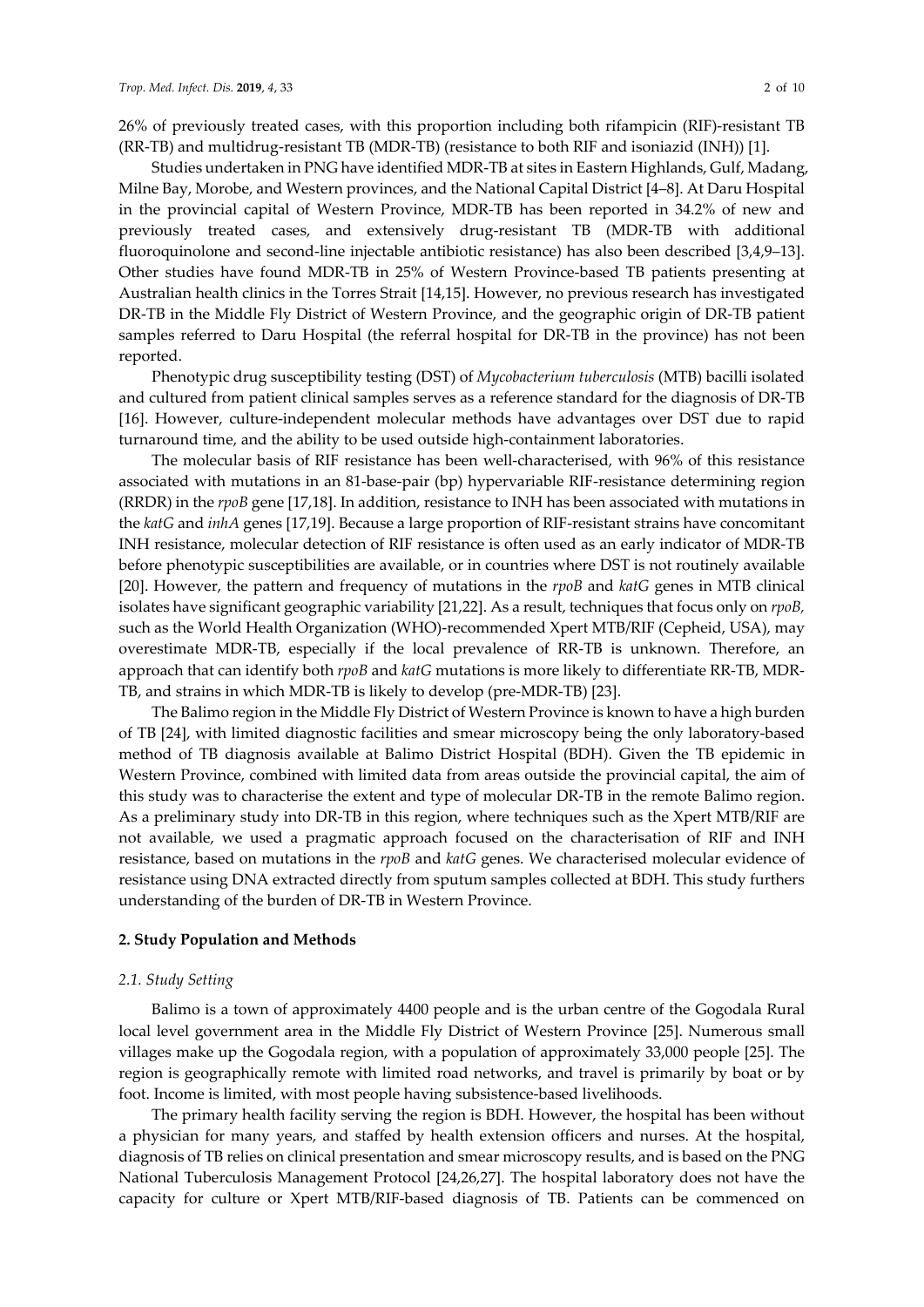treatment for drug-susceptible TB, while presumptive DR-TB cases must be referred to Daru Hospital. For this study, sputum samples were collected from presumptive TB patients as part of routine passive case detection activities at BDH. Associated demographic and clinical data were obtained from the BDH laboratory register, however information about the TB treatment history of patients was not available from this register.

#### *2.2. Initial Collection and Preparation of Samples*

Sputum samples were collected during the period from April 2016 to June 2017, as part of ongoing passive case detection of TB as per the BDH clinical procedures. A total of 240 samples were provided on a convenience sampling basis for this study. Processed sputum (*n* = 213) was prepared at the BDH laboratory, using decontamination and concentration procedures according to the modified Petroff's method [28,29], and stored at −20 °C. Following processing, sputum was smeared onto microscope slides, and examined for the presence of acid-fast bacilli using Ziehl-Neelsen (ZN) staining. Fresh sputum samples ( $n = 27$ ) were collected in the few days prior to transfer of the samples to Townsville. For this reason, the fresh sputum samples could not be processed at BDH as usual, and instead were decontaminated and concentrated at James Cook University, Townsville, following the same procedure used at BDH.

## *2.3. Preparation of DNA Template*

Approximately 100–150 µL of each decontaminated sputum was transferred to a 2 mL tube and heat inactivated at 80 °C in a thermal block for 1 h. Sputum was then centrifuged at 3,000 *g* for 15 min, and supernatant removed. A volume of 1 mL of a 4 M guanidine isothiocyanate (GIT) solution was added to each tube, and incubated overnight at 37 °C. Samples were then centrifuged at 13,000 rpm for 10 min, and supernatant removed.

Following inactivation, DNA was extracted using the High Pure PCR Template Preparation Kit (Roche Diagnostics, Germany). The spun pellets were resuspended in 200 µL of tissue lysis buffer, and 40  $\mu$ L of proteinase K solution, and incubated overnight at 55 °C, or until all sediment was dissolved. Subsequent steps were performed according to the manufacturer's instructions. Extracted DNA was stored at −80 °C until use.

## *2.4. Confirmation of MTBC Infection*

Two TaqMan real-time polymerase chain reaction (qPCR) assays were used to confirm the presence of the *Mycobacterium* species (IS*6110* assay) or *M. tuberculosis* complex (MTBC) (*senX3-regX3* assay) in the DNA extracts, according to published protocols [30]. While the *senX3-regX3* intergenic region is specific to the MTBC, IS*6110* is present in most strains of *M. tuberculosis,* but has also been identified in other species of *Mycobacterium*, including non-tuberculous mycobacteria (NTM). Both targets were used because the IS*6110* assay, which targets a multicopy element, is more sensitive than the *senX3-regX3* assay, which targets a single copy gene [30].

Each qPCR reaction (20 µL) contained 1X GoTaq Probe qPCR Master Mix (Promega, Madison, USA), 0.8  $\mu$ M each of forward and reverse primer, 0.1  $\mu$ M of probe, and 2  $\mu$ L of DNA template. The positive control used MTB H37Rv (GenBank: AL123456.3). Cycling parameters are shown in Table 1. qPCR assays were carried out on a Rotor-Gene Q6000 (QIAGEN, Hilden, Germany).

Each sample was assayed in duplicate for the IS*6110* qPCR, with a triplicate assay for discordant results, and assayed once for the *senX3-regX3* qPCR. A sample was considered reactive if the cycle threshold (Cq) was less than 40 cycles. Samples with duplicate reactivity of the IS*6110* assay as well as reactivity of the *senX3-regX3* assay were considered MTB-positive, while samples with duplicate reactivity of the IS*6110* assay only were classified as MTBC/NTM. In PNG, only a small number of NTM strains have been identified, and they are likely to have limited influence in the context of our study [4,26,31]. However, because the possibility of rare NTM in the IS*6110*-positive samples cannot be completely excluded, we have used the 'MTBC/NTM' classification for accuracy.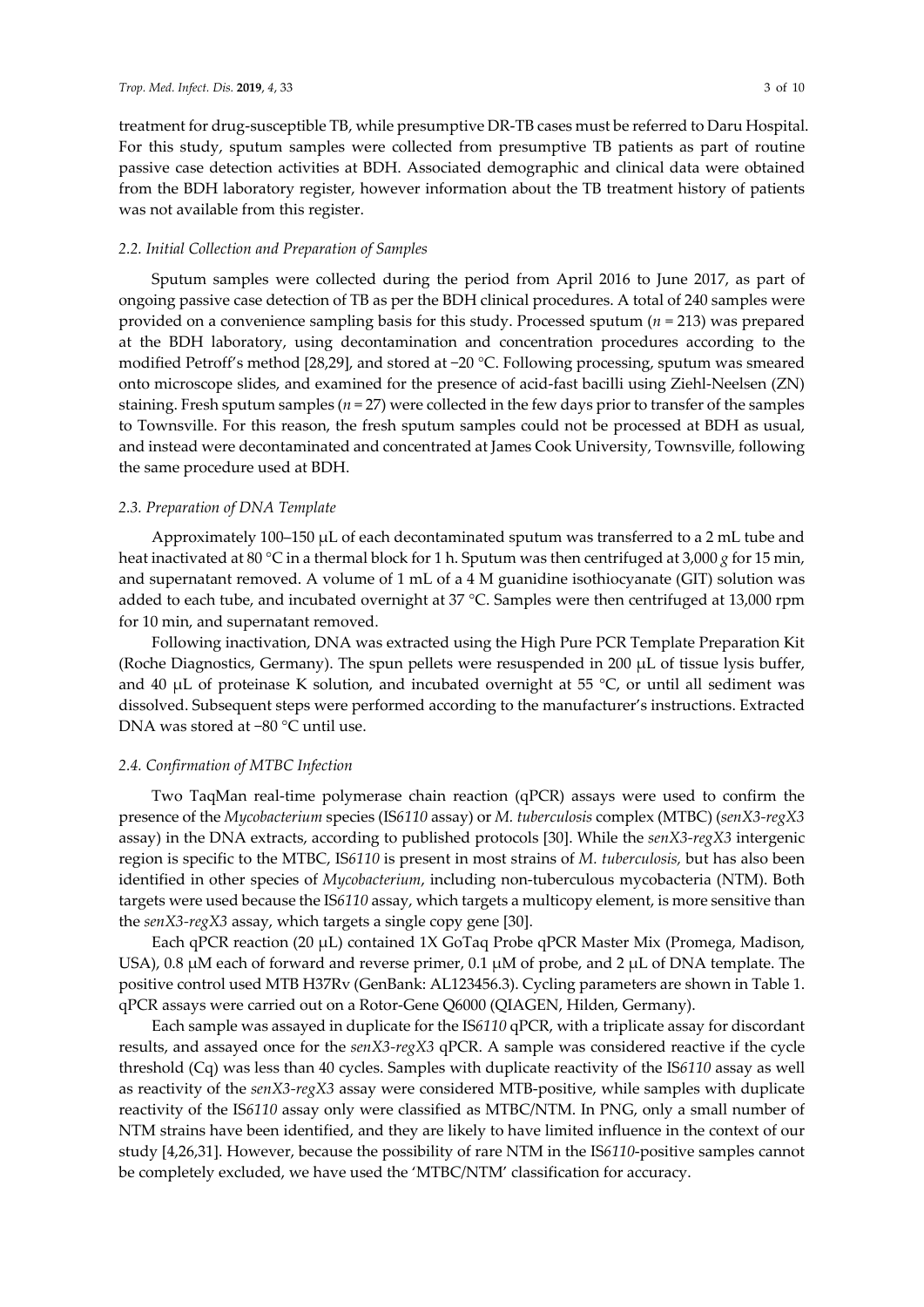| No. Cycles                                                                                                                                              | <b>Thermal Conditions</b> |
|---------------------------------------------------------------------------------------------------------------------------------------------------------|---------------------------|
| 1                                                                                                                                                       | 95 $°C$ for 2 min         |
|                                                                                                                                                         | 95°C for 5 s              |
|                                                                                                                                                         | $60^{\circ}$ C for 15 s   |
| 1                                                                                                                                                       | 94 $\degree$ C for 2 min  |
|                                                                                                                                                         | 94 $\degree$ C for 30 s   |
| 35                                                                                                                                                      | $58^{\circ}$ C for 30 s   |
|                                                                                                                                                         | $72^{\circ}$ C for 40 s   |
| 1                                                                                                                                                       | 72°C for 5 min            |
| Assay<br>$IS6110 / senX3-regX3$<br>45<br>rpoB<br>94 $\degree$ C for 30 s<br>$60^{\circ}$ C for 30 s<br>$k$ at $G$<br>40<br>$72^{\circ}$ C for 60 s<br>1 | 94 $\degree$ C for 2 min  |
|                                                                                                                                                         |                           |
|                                                                                                                                                         |                           |
|                                                                                                                                                         |                           |
|                                                                                                                                                         | $72^{\circ}$ C for 5 min  |
|                                                                                                                                                         |                           |

**Table 1.** Cycling parameters for the real-time PCR (qPCR) and conventional PCR (*rpoB* and *katG*) assays.

C: Celsius; No.: number.

#### *2.5. rpoB and katG Mutation Analysis*

Targeted PCR was used to identify mutations in the *rpoB* and *katG* genes in DNA extracted from the TB clinical samples. Each PCR reaction  $(25 \mu L)$  contained 1X GoTaq G2 Green Master Mix (Promega, Madison, USA), 0.5 (*rpoB*) or 0.8 (*katG*) µM each of forward and reverse primer, and 2 µL of DNA template. The positive control used MTB H37Rv (GenBank: AL123456.3). The *rpoB* and *katG*  primer sets have been described elsewhere [8], with the published conditions optimised in-house for each protocol, as described in Table 1. The PCR assays were undertaken on BIOER GeneTouch and Kyratec SuperCycler Trinity PCR machines. Amplicons showing single clear bands after agarose gel electrophoresis were sequenced in both directions (Macrogen, Korea). Sequence chromatograms were analysed using Geneious R10 (Biomatters Limited, Auckland, New Zealand), with the consensus sequences of each sample compared to the MTB H37Rv reference sequence (GenBank: AL123456.3). The numbering system used in the results is according to that described previously for MTB H37Rv [32].

## *2.6. Analysis of Duplicate and Repeat Samples*

Duplicate samples were excluded from the analyses for four patients. Three patients had both new (initial TB investigation) and follow-up (post-treatment commencement) samples collected and included in the analysis. Follow-up samples were collected at different time-points, ranging from two to four months following treatment commencement.

## *2.7. Ethics Approval*

The study was undertaken in collaboration with BDH, and received approval locally from the Middle Fly District Health Service, and the Evangelical Church of PNG Health Service. Human research ethics approval was received from the James Cook University Human Research Ethics Committee (Ethics Approval Number H6432) and the PNG Medical Research Advisory Committee (MRAC No. 17.02).

## **3. Results**

#### *3.1. Demographic Information and Detection of MTB Infection*

Overall, 240 sputum samples were collected, with 236 samples from 233 patients analysed based on the exclusion criteria described previously (see Methods). Patient distributions by age and sex are shown in Table 2. Sample status at time of collection, and smear microscopy results for new samples only, are shown in Table 3.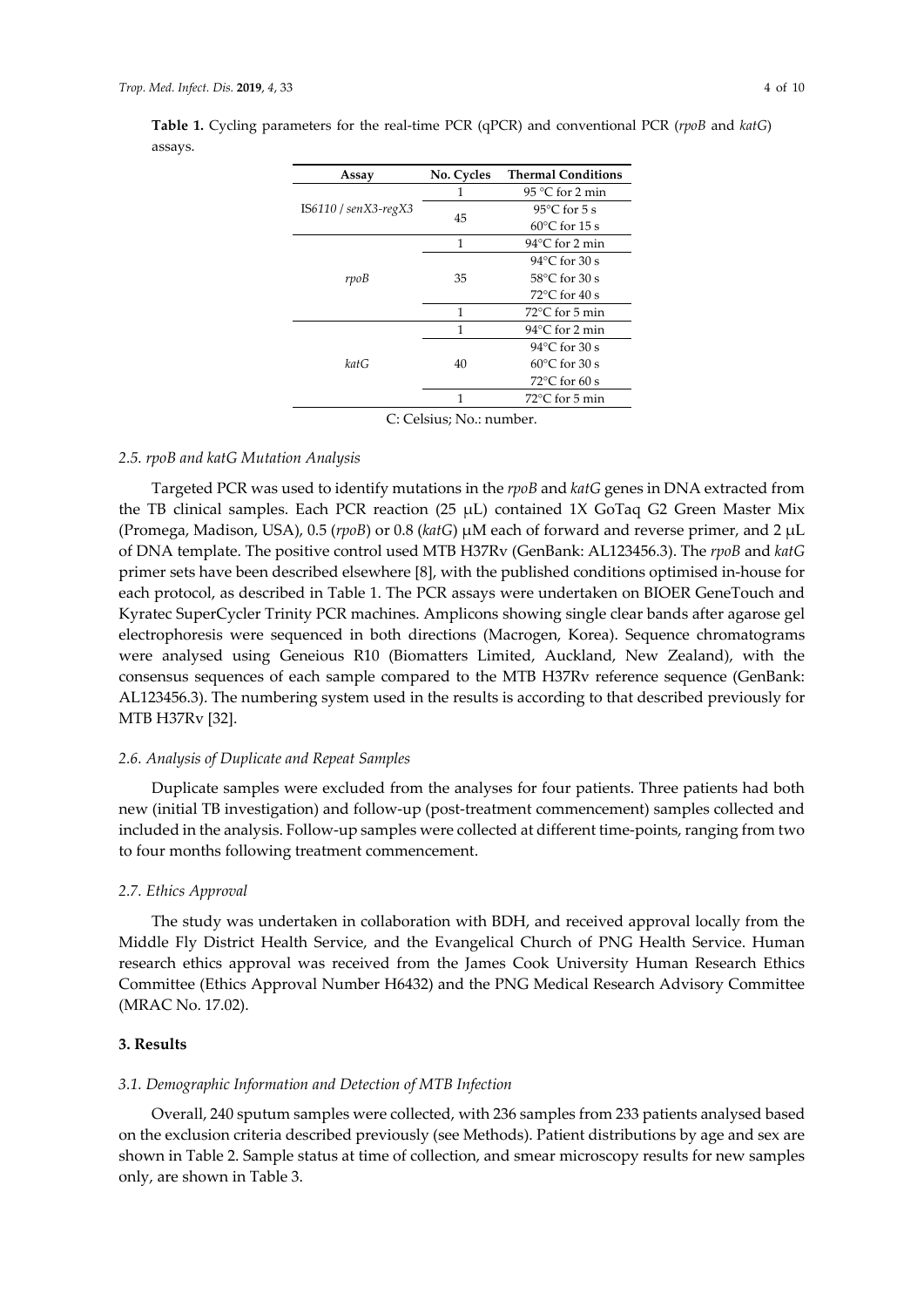**Table 2.** Demographics of presumptive tuberculosis (TB) patients in the Balimo region of Papua New Guinea (PNG), from samples collected as part of routine passive case detection activities at Balimo District Hospital (BDH). Out of 240 samples initially collected, a total of 236 samples originating from 233 patients were analysed, as three patients had both new and follow-up samples collected, and four samples were duplicates.

| Category |                    | $n\ (\%)$ |
|----------|--------------------|-----------|
|          | Female             | 123 (53)  |
| Sex      | Male               | 109(47)   |
|          | Unknown            | 1(0.4)    |
|          | Total              | 233 (100) |
| Age      | Child (0-17 years) | 16(7)     |
|          | Adult (18+ years)  | 216 (93)  |
|          | Unknown            | 1(0.4)    |
|          | Total              | 233 (100) |
|          | n: number.         |           |

**Table 3.** Distribution of incoming sample status of all presumptive TB patients, and smear microscopy results for new samples only.

| Category                |           | n (%)     |  |
|-------------------------|-----------|-----------|--|
| Sample status           | New       | 211 (89)  |  |
|                         | Follow-up | 21(9)     |  |
|                         | Unknown   | 4(2)      |  |
|                         | Total     | 236 (100) |  |
| Smear microscopy result | Positive  | 32(15)    |  |
|                         | Negative  | 176 (83)  |  |
|                         | Unknown   | 3(1)      |  |
|                         | Total     | 211 (100) |  |
| n: number.              |           |           |  |

Based on the classification criteria for molecular detection of MTB (see Methods), a total of 62/236 (26%, 95% CI 21-32) samples were classified as MTB, and 24/236 (10%, 95% CI 7-15) were classified as MTBC/NTM. The remainder (150/236, 64%, 95% CI 57-69) were classified as negative for MTB. Of the 24 samples classified as MTBC/NTM, 22 had Cq values greater than 30 cycles (see Supplementary Material).

## *3.2. Mutations Identified in MTB DNA*

Of the 240 sputum samples that were collected, 102 were assessed for resistance using the *rpoB*  and *katG* primer sets. This included 87 samples classified as MTB (*n* = 62) or MTBC/NTM (*n* = 25), as well as 15 samples reactive for early runs of the IS*6110* assay or a *rpoB-*based assay being tested externally to this study, but ultimately classified as negative. One MTBC/NTM sample was excluded from the results due to being a duplicate (see Methods).

Amplicons were obtained from 53 of the 86 samples classified as MTB or MTBC/NTM. Overall, sequence data was obtained from one MTBC/NTM sample, while all other sequences were obtained from samples classified as MTB.

*rpoB* sequencing was successful for 50 samples (Table 4). One sample classified as MTB based on qPCR did not match the H37Rv reference strain, and thus may not have been MTB. RIF resistanceassociated mutations were identified in five samples, as detailed in Table 4. These five samples were all classified as new (i.e., they were collected from people undergoing initial investigations for TB). Overall, 10% (5/50, 95% CI 4-21) of samples with *rpoB* sequencing were considered to be RIF-resistant, based on identification of a *rpoB* mutation that is known to confer drug resistance.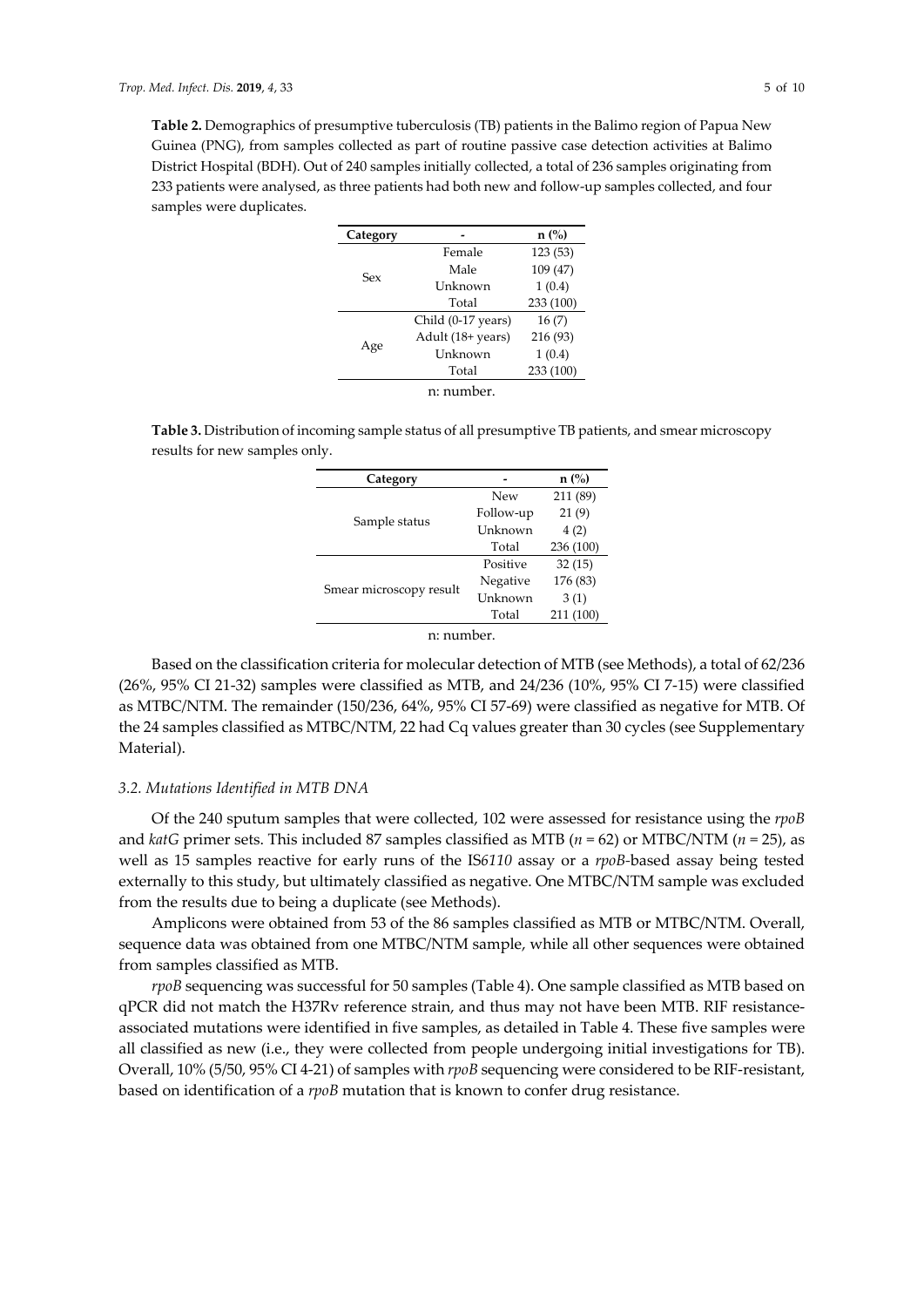| rpoB Result                 | katG Result                      | Combined           | $\mathbf n$  |  |
|-----------------------------|----------------------------------|--------------------|--------------|--|
| WT                          | WT                               | WT                 | 34           |  |
| <b>WT</b>                   | N/A                              | rpoB WT            | 5            |  |
| S450L <sup>1</sup> (C1349T) | WТ                               | RIF-DR             | 4            |  |
|                             |                                  | katG WT            |              |  |
| S450L <sup>1</sup> (C1349T) | WТ                               | RIF-DR             | 1            |  |
| I480V (A1438G)              |                                  | katG WT            |              |  |
| WT or F548L (C1644A)        | WТ                               | rpoB discordant    | 1            |  |
|                             |                                  | katG WT            |              |  |
| N/A                         | WТ                               | katG WT            | $\mathbf{1}$ |  |
| N/A                         | P219L <sup>2</sup> (C656T)       | katG mutant        | 1            |  |
| N/A                         | A361V <sup>2</sup> (C1082T)      |                    |              |  |
|                             | P365S <sup>2</sup> (C1093T)      | katG mutant<br>1   |              |  |
|                             | S383L <sup>2</sup> (C1148T)      |                    |              |  |
|                             | R396C <sup>2</sup> (C1186T)      |                    |              |  |
| WТ                          | WT or E261K <sup>2</sup> (G781A) | rpoB WT            | 1            |  |
|                             |                                  | katG discordant    |              |  |
| WT                          |                                  | rpoB WT            | 3            |  |
|                             | WT or G279R <sup>2</sup> (G835C) | katG discordant    |              |  |
| Not matched to ref          | N/A                              | Not matched to ref | $\mathbf{1}$ |  |
| Total                       |                                  |                    | 53           |  |

**Table 4.** Summary of sequencing results for the *rpoB* and *katG* amplicons, including nucleotide and codon mutations.

n: number; N/A: not available (amplification or sequencing failed); ref: H37Rv reference genome; RIF-DR: rifampicin drug resistance; WT: wild-type (no mutations identified). 1 Codon mutation located within the RRDR of the *rpoB* gene, numbered according to the system based on MTB H37Rv [32]; 2 *katG* mutations with unknown association with drug resistance

*katG* sequencing was successful for 47 samples, with mutations identified in two samples as described in Table 4. We were unable to confirm mutations in five samples because of discordant sequencing results in the forward and reverse strands. These included *rpoB* WT/F548L in one sample, *katG* WT/E261K in one sample, and *katG* WT/G279R in three samples (Table 4). These discordant results were not investigated further due to the high possibility of sequencing error, and as they have not previously been reported or associated with drug resistance their clinical significance is unknown.

## **4. Discussion**

This study was undertaken on sputum samples collected in the rural Balimo region of PNG from presumptive TB patients. Molecular diagnostic techniques identified MTB in 26% to 36% (when including MTBC/NTM) of the samples. In our setting, classification as MTBC/NTM rather than MTB may have been due to a reduced ability to amplify the single copy *senX3-regX3* gene, as a result of low MTB DNA concentration. As such, classification of MTBC/NTM is not considered to exclude MTB, but is simply a lack of confirmation. DR-TB was identified in samples collected at BDH, with RIF resistance-associated mutations identified in 10% (5/50, 95% CI 4-21) of the MTB or MTBC/NTM samples where *rpoB* sequencing was obtained.

The *rpoB* S450L codon mutation, identified in five samples in this study, is the most frequently identified RIF resistance-associated mutation in the *rpoB* gene [33,34]. This mutation has been described previously in three studies from PNG, including in Western Province [5,8,13]. The *rpoB* I480V codon mutation, identified in one sample in this study, is much less common, and was first described in a study from Mexico, where it appeared alongside S450L as in our sample [35]. Interestingly, the same double amino acid change has recently been identified in a single clinical sample collected at Daru Hospital in Western Province, PNG [13]. However, the geographic origin of this patient was not stated.

There is less certainty regarding the INH drug resistance association of the mutations identified in the *katG* gene. In this study S315T, the most common INH resistance-associated *katG* mutation, was not identified, despite being seen in other studies from PNG, including in Western Province [5,8,13]. However, *katG* mutations were identified in a number of sequences, and these should be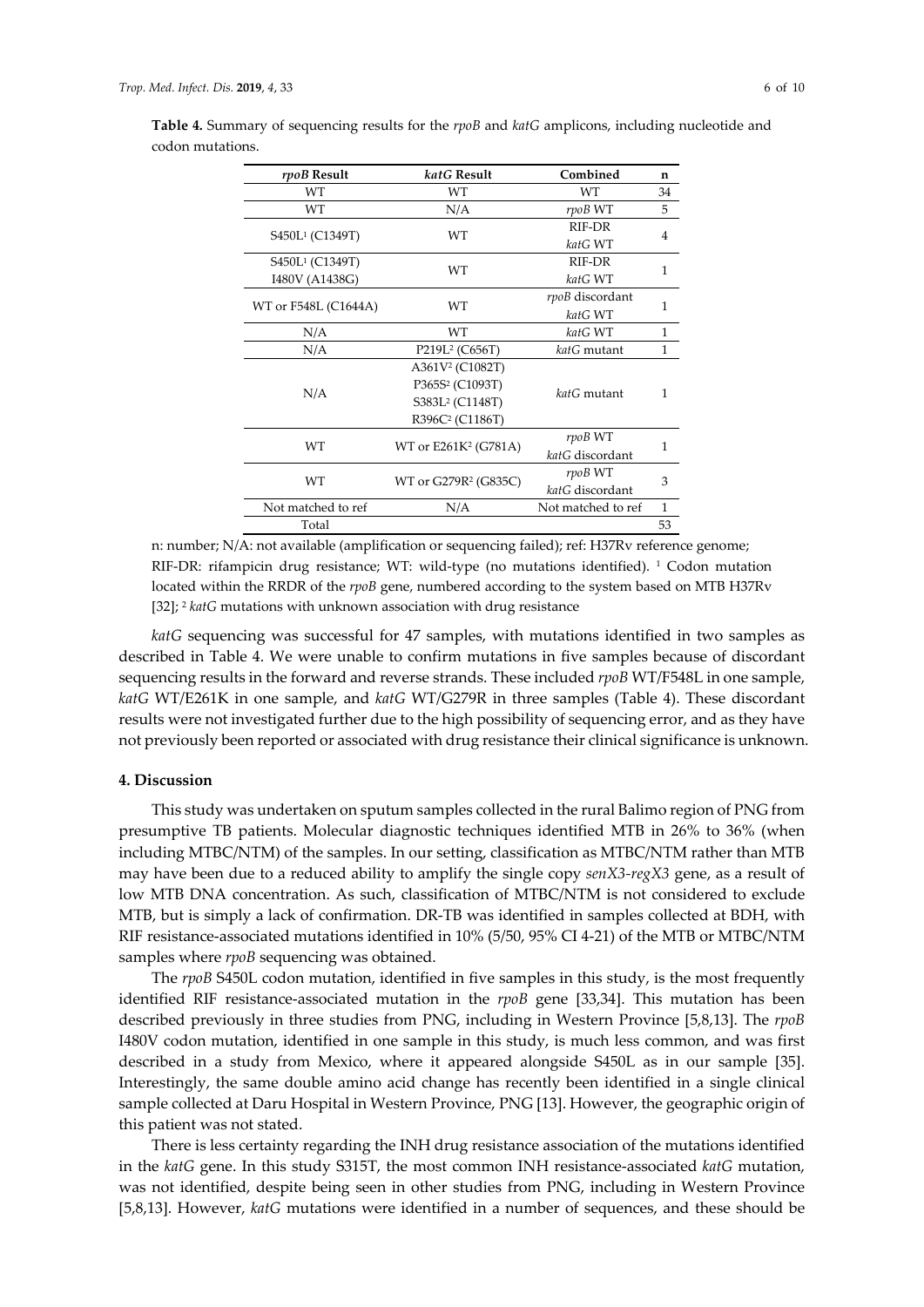investigated further to confirm the possible presence of novel mutations, as well as for phenotypic DST. In addition, the *inhA* and *ahpC* genes, as well as other genes that have been associated with INH resistance, were not investigated. As a result, neither INH mono-resistance nor MDR-TB could be determined. Despite this finding, genotypic INH resistance should continue to be monitored, as several hundred different *katG* mutations have been documented in INH-resistant TB samples [19,36,37], with descriptions of new mutations likely to occur in the future. Additionally, *inhA*  mutations have been identified in INH-resistant MTB strains elsewhere in PNG, including in Western Province [5,8,13].

For this study, repeat sequencing would be necessary to confirm mutations that have not previously been associated with drug resistance, and culture and DST would be required to confirm the phenotypic drug resistance status of *rpoB* and *katG* mutations identified, especially given some mutations may be seen in both drug-susceptible and drug-resistant isolates [19,36,38,39].

We identified RIF resistance-associated mutations in 10% (95% CI 4–21) of samples where *rpoB*  sequencing was successful, indicating that DR-TB is already an established concern in the Middle Fly District. As described earlier, a high proportion of DR-TB has been described at Daru Hospital in the South Fly District of Western Province [4]. However, as Daru Hospital is the site for Xpert MTB/RIF testing of samples from across Western Province [27], clinical samples tested there will have originated from local residents as well as patients from elsewhere in the province, including Balimo. As a result, the proportion of DR-TB identified in Daru would be expected to be higher than the national average. The earlier study describing DR-TB in Daru, in combination with the results of our study undertaken in Balimo, highlight the geographic reach of DR-TB across much of Western Province.

This was a small study, undertaken on samples collected on a passive case detection basis at BDH. The study was a laboratory-based analysis of samples collected as part of passive case detection activities at BDH, and the TB treatment history of patients was not recorded in the laboratory register. Furthermore, sequencing results were not obtained for 33 of the samples classified as MTB or MTBC/NTM. A larger study would be necessary to provide greater understanding of the epidemiology of DR-TB in the Balimo region. Further investigation would be particularly useful in understanding the treatment history and geographic distribution of DR-TB patients, and the genetic diversity of DR-TB strains.

## **5. Conclusions**

This study has described the presence of RR-TB in the Balimo region, based on the identification of resistance-associated mutations in the *rpoB* gene. These findings extend our earlier research in Balimo, which has described a heavy burden of TB in the region, and highlighted the potential underdiagnosis of smear-negative pulmonary TB at BDH [24,26]. Identification of RR-TB in the Balimo region emphasises the need for further investigation of the DR-TB burden in the Middle Fly District of Western Province. Analysis of the TB treatment history of DR-TB patients would provide insight into the contribution of the various pathways to DR-TB in this region, that is, development versus transmission. Implementation in Balimo of a method such as the WHO-recommended Xpert MTB/RIF, which is capable of TB diagnosis and detection of RIF resistance, should be considered. Currently in Balimo, clinical samples from presumptive DR-TB patients must be sent to the provincial capital of Daru for Xpert MTB/RIF testing [27]. If the sample is positive, the patient must then travel to Daru to be commenced on DR-TB treatment, with completion under the supervision of an appropriately trained health worker [27]. Potential patient and provider challenges associated with this approach include delays in initiation of adequate treatment, active transmission of DR-TB to others, loss-to-follow-up while waiting for diagnostic results, and access challenges due to the long travel time to reach Daru. The presence of RIF resistance in this region distant from Daru emphasises the importance of understanding the heterogeneity of DR-TB across Western Province. Improving resources and facilities at BDH for local management of TB and DR-TB patients may reduce the strain placed on Daru Hospital, and play a role in the management of DR-TB patients in Western Province.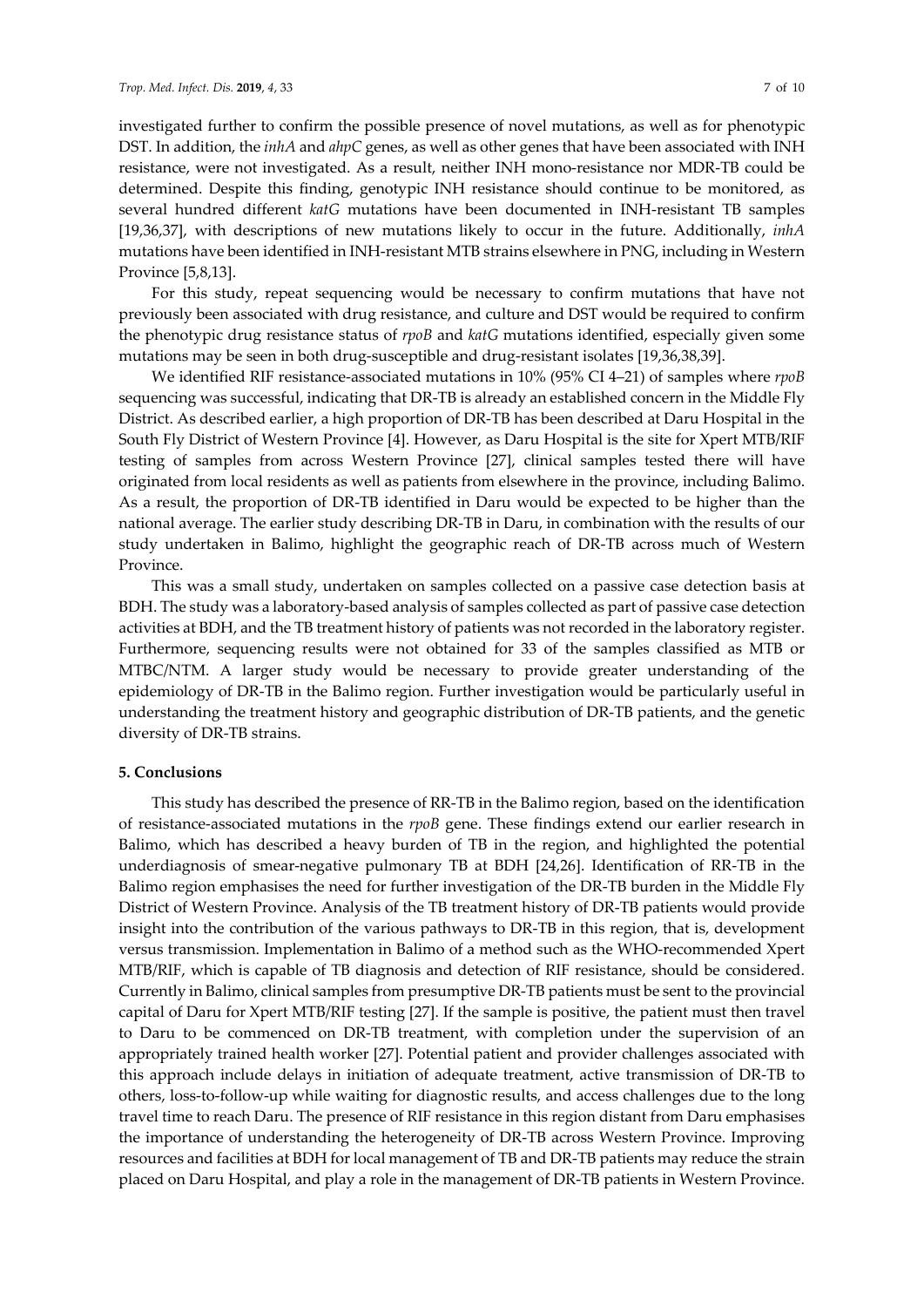**Supplementary Materials:** The following are available online at www.mdpi.com/2414-6366/4/1/33/s1, Table S1: Details of qPCR and sequencing results.

**Author Contributions:** Conceptualization, T.D.-E., V.G., G.B., E.M., D.P. (David Plummer) and J.W.; Data curation, T.D.-E. and V.G.; Formal analysis, T.D.-E., V.G., G.B. and D.P. (Daniel Pelowa); Funding acquisition, E.M., C.R. and J.W.; Investigation, T.D.-E., V.G., D.P. (Daniel Pelowa), R.D., B.G. and J.W.; Methodology, T.D.- E., V.G., G.B. and J.W.; Project administration, T.D.-E., V.G. and J.W.; Resources, G.B., D.P. (Daniel Pelowa) and J.W.; Supervision, G.B., William Pomat, E.M., D.P. (David Plummer), C.R. and J.W.; Validation, T.D.-E., V.G. and M.P.; Visualization, T.D.-E. and V.G.; Writing—original draft, T.D.-E. and V.G.; Writing—review & editing, T.D.- E., V.G., G.B., D.P. (Daniel Pelowa), R.D., B.G., M.P., W.P., E.M., D.P. (David Plummer), C.R. and J.W.

**Funding:** This research was funded by two unrestricted grants from the Queensland Government Department of Science, Information Technology and Innovation (DSITI) through the Australian Institute of Tropical Health and Medicine (AITHM). The grant recipients were (1) Emma McBryde and Jeffrey Warner; and (2) Catherine Rush and Jeffrey Warner.

**Acknowledgments:** We thank Mr Suli Gayani and Mr Kimsy Waiwa for their support of this project. Research undertaken by Tanya Diefenbach-Elstob was supported by an Australian Government Research Training Program (RTP) Scholarship.

**Conflicts of Interest:** The authors declare no conflict of interest. The funders had no role in the design of the study; in the collection, analyses, or interpretation of data; in the writing of the manuscript, or in the decision to publish the results.

## **References**

- 1. World Health Organization. Global tuberculosis report 2018. World Health Organization: Geneva, Switzerland, 2018. 2018. Available online: http://apps.who.int/iris/bitstream/handle/10665/274453/9789241565646-eng.pdf?ua=1 (accessed on 9 February 2019).
- 2. Aia, P.; Wangchuk, L.; Morishita, F.; Kisomb, J.; Yasi, R.; Kal, M.; Islam, T. Epidemiology of tuberculosis in Papua New Guinea: Analysis of case notification data and treatment-outcome data, 2008–2016. *Western Pac. Surveill. Response J.* **2018**, *9*, doi:10.5365/wpsar.2018.9.1.006.
- 3. McBryde, E. Evaluation of risks of tuberculosis in Western Province Papua New Guinea. Department of Foreign Affairs and Trade: Barton (Australia), 2012. Available online: https://www.burnet.edu.au/system/publication/file/3606/2012\_Evaluation\_of\_Risks\_of\_Tuberculosis\_in\_ Western\_Province\_PNG.pdf (accessed on 9 February 2019).
- 4. Aia, P.; Kal, M.; Lavu, E.; John, L.N.; Johnson, K.; Coulter, C.; Ershova, J.; Tosas, O.; Zignol, M.; Ahmadova, S.; et al. The burden of drug-resistant tuberculosis in Papua New Guinea: Results of a large populationbased survey. *PLoS ONE* **2016**, *11*, e0149806, doi:10.1371/journal.pone.0149806.
- 5. Ley, S.D.; Harino, P.; Vanuga, K.; Kamus, R.; Carter, R.; Coulter, C.; Pandey, S.; Feldmann, J.; Ballif, M.; Siba, P.M.; et al. Diversity of *Mycobacterium tuberculosis* and drug resistance in different provinces of Papua New Guinea. *BMC Microbiol.* **2014**, *14*, 307, doi:10.1186/s12866-014-0307-2.
- 6. Cross, G.B.; Coles, K.; Nikpour, M.; Moore, O.A.; Denholm, J.; McBryde, E.S.; Eisen, D.P.; Warigi, B.; Carter, R.; Pandey, S.; et al. TB incidence and characteristics in the remote gulf province of Papua New Guinea: A prospective study. *BMC Infect. Dis.* **2014**, *14*, 93, doi:10.1186/1471-2334-14-93.
- 7. Ballif, M.; Harino, P.; Ley, S.; Carter, R.; Coulter, C.; Niemann, S.; Borrell, S.; Fenner, L.; Siba, P.; Phuanukoonnon, S.; et al. Genetic diversity of *Mycobacterium tuberculosis* in Madang, Papua New Guinea. *Int. J. Tuberc. Lung Dis.* **2012**, *16*, 1100–1107.
- 8. Ballif, M.; Harino, P.; Ley, S.; Coscolla, M.; Niemann, S.; Carter, R.; Coulter, C.; Borrell, S.; Siba, P.; Phuanukoonnon, S.; et al. Drug resistance-conferring mutations in *Mycobacterium tuberculosis* from Madang, Papua New Guinea. *BMC Microbiol.* **2012**, *12*, 191, doi:10.1186/1471-2180-12-191.
- 9. Kirby, T. Extensively drug-resistant tuberculosis hovers threateningly at Australia's door. *Med. J. Aust.* **2013**, *198*, 355, doi:10.5694/mja13.10178.
- 10. Furin, J.; Cox, H. Outbreak of multidrug-resistant tuberculosis on Daru Island. *Lancet Respir. Med.* **2016**, *4*, 347–349, doi:10.1016/S2213-2600(16)00101-6.
- 11. Kase, P.; Dakulala, P.; Bieb, S. Outbreak of multidrug-resistant tuberculosis on Daru Island: An update. *Lancet Respir. Med.* **2016**, *4*, e40, doi:10.1016/S2213-2600(16)30094-7.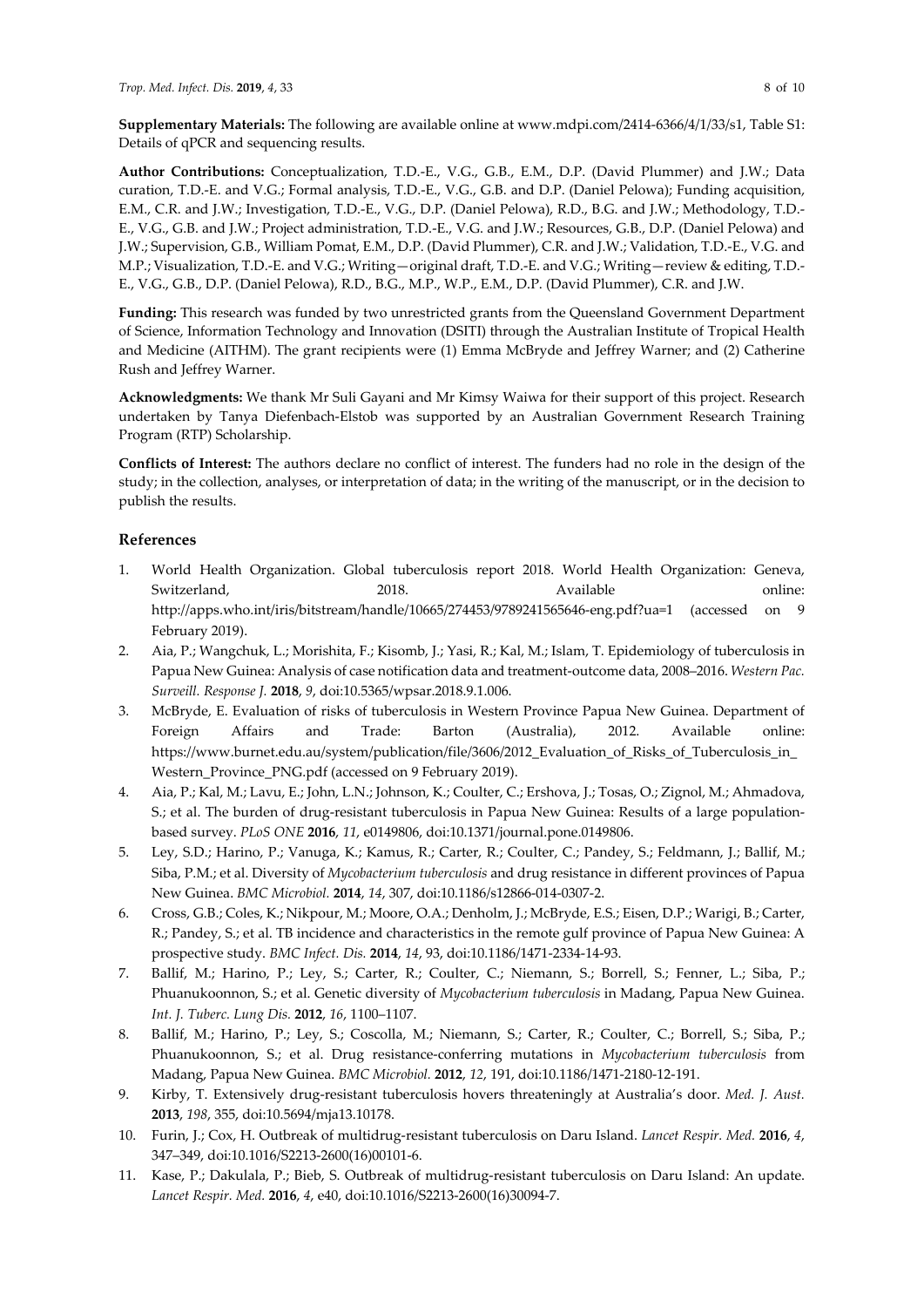- 12. TB drug resistance types. Available online: http://www.who.int/tb/areas-of-work/drug-resistanttb/types/en/ (accessed on 13 August 2018).
- 13. Bainomugisa, A.; Lavu, E.; Hiashiri, S.; Majumdar, S.; Honjepari, A.; Moke, R.; Dakulala, P.; Hill-Cawthorne, G.A.; Pandey, S.; Marais, B.J.; et al. Multi-clonal evolution of multi-drug-resistant/extensively drug-resistant *Mycobacterium tuberculosis* in a high-prevalence setting of Papua New Guinea for over three decades. *Microb. Genom.* **2018**, *4*, doi:10.1099/mgen.0.000147.
- 14. Gilpin, C.M.; Simpson, G.; Vincent, S.; O'Brien, T.P.; Knight, T.A.; Globan, M.; Coulter, C.; Konstantinos, A. Evidence of primary transmission of multidrug-resistant tuberculosis in the Western Province of Papua New Guinea. *Med. J. Aust.* **2008**, *188*, 148–152.
- 15. Simpson, G.; Coulter, C.; Weston, J.; Knight, T.; Carter, R.; Vincent, S.; Robertus, L.; Konstantinos, A. Resistance patterns of multidrug-resistant tuberculosis in Western Province, Papua New Guinea. *Int. J. Tuberc. Lung Dis.* **2011**, *15*, 551–552, doi:10.5588/ijtld.10.0347.
- 16. World Health Organization. Technical report on critical concentrations for drug susceptibility testing of medicines used in the treatment of drug-resistant tuberculosis. World Health Organization: Geneva, Switzerland, 2018. Available online: http://www.who.int/tb/publications/2018/WHO\_technical\_report\_concentrations\_TB\_drug\_susceptibility /en/ (accessed on 9 February 2019).
- 17. Ramaswamy, S.; Musser, J.M. Molecular genetic basis of antimicrobial agent resistance in *Mycobacterium tuberulosis*: 1998 update. *Tuber. Lung Dis.* **1998**, *79*, 3–29.
- 18. Musser, J.M. Antimicrobial agent resistance in mycobacteria: Molecular genetic insights. *Clin. Microbiol. Rev.* **1995**, *8*, 496–514, doi:10.1128/CMR.8.4.496.
- 19. Vilchèze, C.; Jacobs, W.R., Jr. Resistance to isoniazid and ethionamide in *Mycobacterium tuberculosis*: Genes, mutations, and causalities. *Microbiol. Spectr.* **2014**, *2*, MGM2-0014-2013, doi:10.1128/microbiolspec.MGM2- 0014-2013.
- 20. Traore, H.; Fissette, K.; Bastian, I.; Devleeschouwer, M.; Portaels, F. Detection of rifampicin resistance in *Mycobacterium tuberculosis* isolates from diverse countries by a commercial line probe assay as an initial indicator of multidrug resistance. *Int. J. Tuberc. Lung Dis.* **2000**, *4*, 481–484.
- 21. Adikaram, C.P.; Perera, J.; Wijesundera, S.S. Geographical profile of *rpoB* gene mutations in rifampicin resistant *Mycobacterium tuberculosis* isolates in Sri Lanka. *Microb. Drug Resist.* **2012**, *18*, 525–530, doi:10.1089/mdr.2012.0031.
- 22. Badie, F.; Arshadi, M.; Mohsenpoor, M.; Gharibvand, S.S. Drug resistance pattern of *Mycobacterium tuberculosis* isolates from patients referred to TB reference laboratory in Ahvaz. *Osong Public Health Res. Perspect* **2016**, *7*, 32–35, doi:10.1016/j.phrp.2015.10.010.
- 23. Manson, A.L.; Cohen, K.A.; Abeel, T.; Desjardins, C.A.; Armstrong, D.T.; Barry, I.I.I.C.E.; Brand, J.; TBResist Global Genome Consortium; Chapman, S.B.; Cho, S.-N.; et al. Genomic analysis of globally diverse *Mycobacterium tuberculosis* strains provides insights into the emergence and spread of multidrug resistance. *Nat. Genet.* **2017**, *49*, 395–402, doi:10.1038/ng.3767.
- 24. Diefenbach-Elstob, T.; Graves, P.; Dowi, R.; Gula, B.; Plummer, D.; McBryde, E.; Pelowa, D.; Siba, P.; Pomat, W.; Warner, J. The epidemiology of tuberculosis in the rural Balimo region of Papua New Guinea. *Trop. Med. Int. Health* **2018**, *23*, 1022–1032, doi:10.1111/tmi.13118.
- 25. National Statistical Office. 2011 national population & housing census: Ward population profile—Southern region. National Statistical Office: Port Moresby, Papua New Guinea, 2014. Available online: http://www.nso.gov.pg/index.php/document-library?view=download&fileId=64 (accessed on 9 February 2019).
- 26. Guernier, V.; Diefenbach-Elstob, T.; Pelowa, D.; Pollard, S.; Burgess, G.; McBryde, E.S.; Warner, J. Molecular diagnosis of suspected tuberculosis from archived smear slides from the Balimo region, Papua New Guinea. *Int. J. Infect. Dis.* **2018**, *67*, 75–81, doi:10.1016/j.ijid.2017.12.004.
- 27. Department of Health. Papua New Guinea: National tuberculosis management protocol. Department of Health: Port Moresby, Papua New Guinea, 2011. Available online: http://www.adi.org.au/wpcontent/uploads/2016/11/National-Tuberculosis-Management-Protocol-PNG-2011.pdf (accessed on 9 February 2019).
- 28. Petroff, S.A. A new and rapid method for the isolation and cultivation of tubercle bacilli directly from the sputum and feces. *J. Exp. Med.* **1915**, *21*, 38, doi:10.1084/jem.21.1.38.